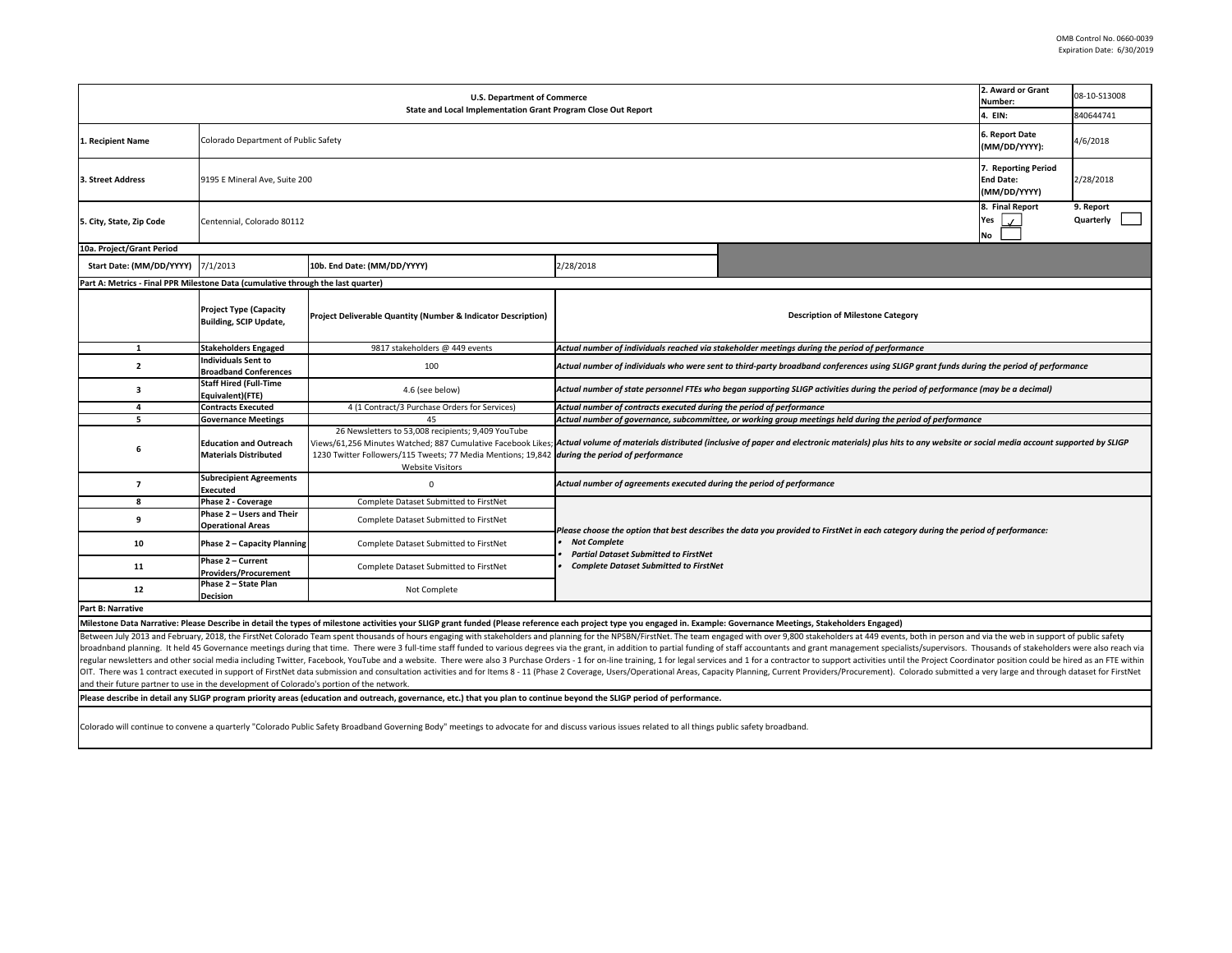| Data collection narrative: Please describe in detail the status of your SLIGP funded data collection activities.      |                                                                                                                                                                                                                                |                                                                                                          |                                                                                                                                            |                                   |                            |                                            |                                                                |                                                 |
|-----------------------------------------------------------------------------------------------------------------------|--------------------------------------------------------------------------------------------------------------------------------------------------------------------------------------------------------------------------------|----------------------------------------------------------------------------------------------------------|--------------------------------------------------------------------------------------------------------------------------------------------|-----------------------------------|----------------------------|--------------------------------------------|----------------------------------------------------------------|-------------------------------------------------|
| the next 25 years. All information was provided to FirstNet and was included in their RFP process.                    | Colorado completed an extenseive data collection activity with the help of a contractor. The results of the data collection included comprehensive coverage and capacity analysis, review of existing contracts and providers  |                                                                                                          |                                                                                                                                            |                                   |                            |                                            |                                                                |                                                 |
| Please describe in detail any data collection activities you plan to continue beyond the SLIGP period of performance. |                                                                                                                                                                                                                                |                                                                                                          |                                                                                                                                            |                                   |                            |                                            |                                                                |                                                 |
|                                                                                                                       | Colorado will use SLIGP 2.0 to assess the FirstNet/AT&T coverage when requested by existing and potential users of the NPSBN.                                                                                                  |                                                                                                          |                                                                                                                                            |                                   |                            |                                            |                                                                |                                                 |
|                                                                                                                       | Lessons Learned: Please share any lessons learned or best practices that your organization implemented during your SLIGP project.                                                                                              |                                                                                                          |                                                                                                                                            |                                   |                            |                                            |                                                                |                                                 |
|                                                                                                                       | Colorado used its SLIGP funds to support signficant outreach, education and data collection efforts. Colorado's stakeholders were well-informed and participated in a very thorough process to make a recommendation to the Go |                                                                                                          |                                                                                                                                            |                                   |                            |                                            |                                                                |                                                 |
|                                                                                                                       | Colorado also developed an on-line training program for stakeholders to view on demand to learn about the NPSBN. Through this outreach we learned that the integration of public safety broadband will be a complicated task f |                                                                                                          |                                                                                                                                            |                                   |                            |                                            |                                                                |                                                 |
| situations.                                                                                                           |                                                                                                                                                                                                                                |                                                                                                          |                                                                                                                                            |                                   |                            |                                            |                                                                |                                                 |
|                                                                                                                       |                                                                                                                                                                                                                                |                                                                                                          |                                                                                                                                            |                                   |                            |                                            |                                                                |                                                 |
| Part C: Staffing                                                                                                      |                                                                                                                                                                                                                                |                                                                                                          |                                                                                                                                            |                                   |                            |                                            |                                                                |                                                 |
| Staffing Table - Please provide a summary of all positions funded by SLIGP.                                           |                                                                                                                                                                                                                                |                                                                                                          |                                                                                                                                            |                                   |                            |                                            |                                                                |                                                 |
| Name                                                                                                                  | FTE%                                                                                                                                                                                                                           |                                                                                                          |                                                                                                                                            |                                   | <b>Project(s) Assigned</b> |                                            |                                                                | Change                                          |
| Public Safety Broadband Program Manager                                                                               | 100% through 11/30/2015; position was then funded by the<br>state and used as match for SLIGP                                                                                                                                  | Daily oversight of the FirstNet/NPSBN planning efforts for Colorado and the SLIGP process and reporting. |                                                                                                                                            |                                   |                            | No change                                  |                                                                |                                                 |
| FirstNet Education & Outreach Manager                                                                                 |                                                                                                                                                                                                                                |                                                                                                          | 100% Primary contact for all FirstNet/NPSBN education and outreach activities                                                              |                                   |                            |                                            |                                                                | No change                                       |
| FirstNet Project Coordinator                                                                                          |                                                                                                                                                                                                                                |                                                                                                          | Position was filled via contractor initially and eventually with an FTE. Position provided support on many of the SLIGP tracking and other |                                   |                            |                                            |                                                                | No change                                       |
|                                                                                                                       |                                                                                                                                                                                                                                |                                                                                                          | 100% data collection and programmatic activities.                                                                                          |                                   |                            |                                            |                                                                |                                                 |
| Grant Accountant - OIT                                                                                                |                                                                                                                                                                                                                                |                                                                                                          | 20% OIT accountant responsible for managing financial components of OIT's portion of SLIGP.                                                |                                   |                            |                                            |                                                                | No change                                       |
| <b>Grants &amp; Contract Manager</b>                                                                                  |                                                                                                                                                                                                                                |                                                                                                          | 20% DHSEM grant and contracts manager responsible for adminstering the grant.                                                              |                                   |                            |                                            |                                                                | No change                                       |
| <b>Grants Analyst</b>                                                                                                 |                                                                                                                                                                                                                                |                                                                                                          | 20% DHSEM grants responsible for day-to-day oversight of grant and coordination with OIT.                                                  |                                   |                            |                                            |                                                                | No change                                       |
| Administrative Support                                                                                                | 100%; however eventually removed from the grant in a<br>modification                                                                                                                                                           | Provide administrative support for grant management, governance meetings, and outreach activities        |                                                                                                                                            |                                   |                            |                                            | No change                                                      |                                                 |
|                                                                                                                       |                                                                                                                                                                                                                                |                                                                                                          |                                                                                                                                            |                                   |                            |                                            |                                                                |                                                 |
| <b>Part D: Contracts and Funding</b>                                                                                  |                                                                                                                                                                                                                                |                                                                                                          |                                                                                                                                            |                                   |                            |                                            |                                                                |                                                 |
|                                                                                                                       | Subcontracts Table - Include all subcontractors engaged during the period of performance. The totals from this table must equal the "Subcontracts Total" in your Budget Worksheet                                              |                                                                                                          |                                                                                                                                            |                                   |                            |                                            |                                                                |                                                 |
| Name                                                                                                                  | <b>Subcontract Purpose</b>                                                                                                                                                                                                     | Type<br>(Vendor/Subre                                                                                    | RFP/RFQ Issued (Y/N)                                                                                                                       | <b>Contract Executed</b><br>(Y/N) | <b>Start Date</b>          | <b>End Date</b>                            | <b>Total Federal Funds</b><br><b>Allocated</b>                 | <b>Total Matching</b><br><b>Funds Allocated</b> |
| <b>Signals Analytics LLC</b>                                                                                          | Provided extensive support in all data collection activities                                                                                                                                                                   | Vendor                                                                                                   |                                                                                                                                            | Y                                 | 6/3/2015                   | 12/31/2017                                 | \$507,800.00                                                   | \$0.00                                          |
| Kissinger & Fellman, P.C.                                                                                             | Provided legal services associated with all allowable activities,<br>including responding to FCC, NTIA and FirstNet notices.                                                                                                   | Vendor                                                                                                   | N - not necessary<br>appointed by the<br><b>Attorney General</b>                                                                           | N - Purchase Order<br>executed    | 9/27/2016                  | 12/31/2017                                 | \$34,565.88                                                    | \$0.00                                          |
| Texas A&M Knowledge Extension Program                                                                                 | Assisted with development of the NPSBN on-line training<br>program.                                                                                                                                                            | Vendor                                                                                                   | N - procurement rules<br>didn't require an RFP                                                                                             | N - Purchase Order<br>executed    | 12/1/2015                  | 8/31/2016                                  | \$17,500.00                                                    | \$0.00                                          |
| Covendis                                                                                                              | Provided contractor to support Project Coordinator function<br>prior to making the position a FTE.                                                                                                                             | Vendor                                                                                                   | Y - RFP done prior to<br>SLIGP for Covendis<br>contract support services<br>for the state                                                  | N - Purchase Order<br>executed    | 5/4/2015                   | 2/3/2016                                   | \$57,061.00                                                    | \$0.00                                          |
| <b>Budget Worksheet</b>                                                                                               |                                                                                                                                                                                                                                |                                                                                                          |                                                                                                                                            |                                   |                            |                                            |                                                                |                                                 |
|                                                                                                                       | Columns 2, 3 and 4 must match your project budget for the entire award and your final SF 424A. Columns 5, 6, and 7 should list your final budget figures, cumulative through the last quarter                                  |                                                                                                          |                                                                                                                                            |                                   |                            |                                            |                                                                |                                                 |
| Project Budget Element (1)                                                                                            | Federal Funds Awarded (2)                                                                                                                                                                                                      |                                                                                                          | <b>Approved Matching</b><br>Funds (3)                                                                                                      | <b>Total Budget (4)</b>           |                            | <b>Final Federal Funds</b><br>Expended (5) | <b>Final Approved</b><br><b>Matching Funds</b><br>Expended (6) | <b>Final Total funds</b><br>Expended (7)        |
| a. Personnel Salaries                                                                                                 | \$755,085.50                                                                                                                                                                                                                   |                                                                                                          | \$239,917.79                                                                                                                               | \$995,003.29                      |                            | \$724,231.41                               | \$0.00                                                         | \$724,231.41                                    |
| b. Personnel Fringe Benefits                                                                                          | \$235,807.51                                                                                                                                                                                                                   |                                                                                                          | \$79,435.74                                                                                                                                | \$315,243.25                      |                            | \$208,409.71                               | \$0.00                                                         | \$208,409.71                                    |
| c. Travel                                                                                                             | \$233,420.00                                                                                                                                                                                                                   |                                                                                                          | \$0.00                                                                                                                                     | \$233,420.00                      |                            | \$151,466.29                               | \$0.00                                                         | \$151,466.29                                    |
| d. Equipment                                                                                                          | \$0.00                                                                                                                                                                                                                         |                                                                                                          | \$0.00                                                                                                                                     | \$0.00                            |                            | \$0.00                                     | \$0.00                                                         | \$0.00                                          |
| e. Materials/Supplies<br>\$38,444.00                                                                                  |                                                                                                                                                                                                                                |                                                                                                          | \$0.00                                                                                                                                     | \$38,444.00                       |                            | \$28,953.65                                | \$0.00                                                         | \$28,953.65                                     |
| f. Subcontracts Total                                                                                                 | \$920,542.99                                                                                                                                                                                                                   |                                                                                                          | \$0.00                                                                                                                                     | \$920,542.99                      |                            | \$573,755.63                               | \$0.00                                                         | \$573,755.63                                    |
| g. Other                                                                                                              | \$67,689.00                                                                                                                                                                                                                    |                                                                                                          | \$243,393.47                                                                                                                               | \$311,082.47                      |                            | \$56,762.20                                | \$436,427.86                                                   | \$493,190.06                                    |
| Indirect                                                                                                              | \$0.00                                                                                                                                                                                                                         |                                                                                                          | \$0.00                                                                                                                                     | \$0.00                            |                            |                                            |                                                                | \$0.00                                          |